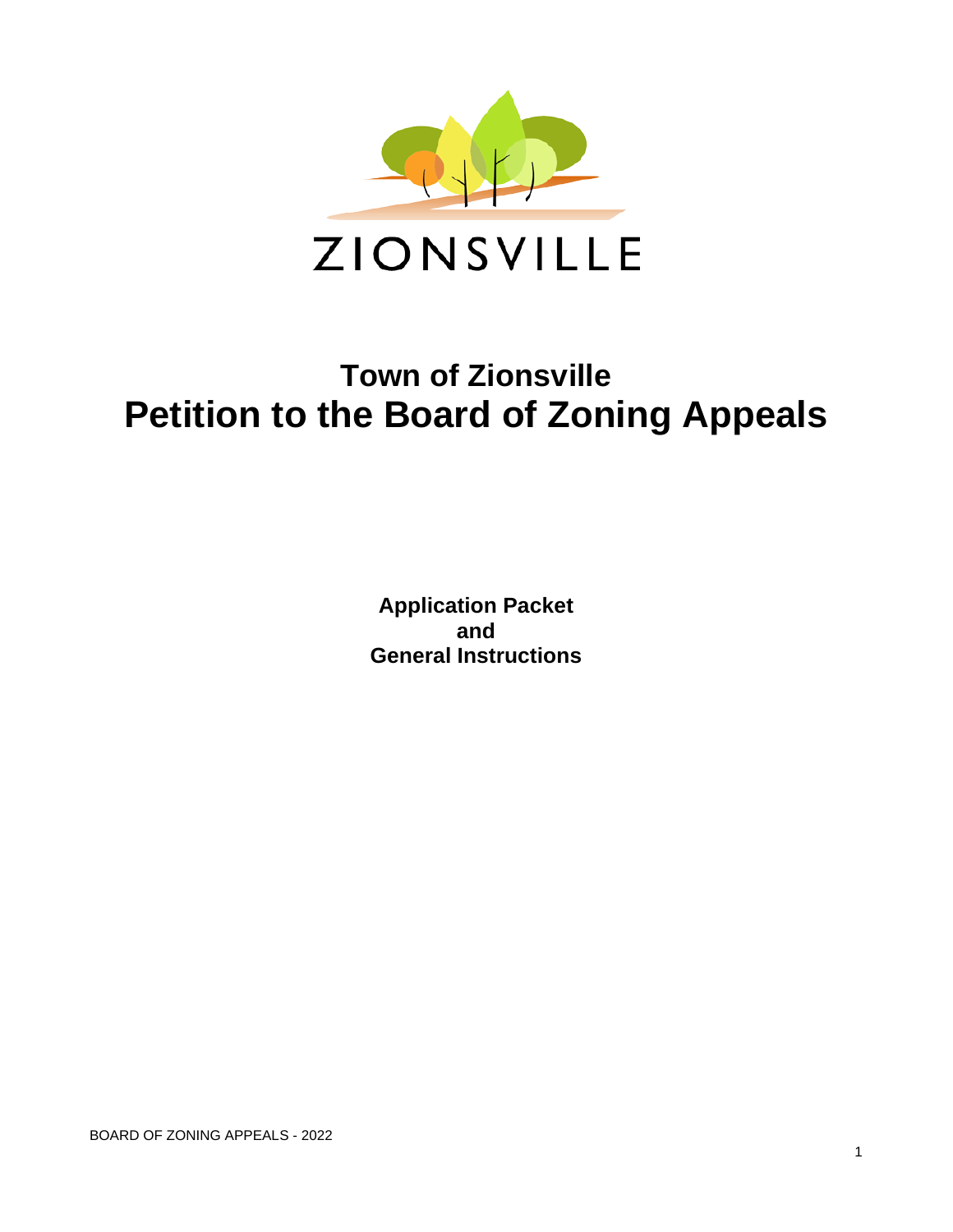|                                                                                                                                                                                                                                                                    |                        | <b>Office Use Only</b>                                                   |  |  |  |  |
|--------------------------------------------------------------------------------------------------------------------------------------------------------------------------------------------------------------------------------------------------------------------|------------------------|--------------------------------------------------------------------------|--|--|--|--|
|                                                                                                                                                                                                                                                                    |                        | Petition No.: ________________                                           |  |  |  |  |
| <b>Town of Zionsville</b>                                                                                                                                                                                                                                          |                        | Hearing Date: _______________                                            |  |  |  |  |
| Petition to the Board of Zoning Appeals                                                                                                                                                                                                                            |                        | Recommendation: __________                                               |  |  |  |  |
| 1. SITE INFORMATION:                                                                                                                                                                                                                                               |                        |                                                                          |  |  |  |  |
|                                                                                                                                                                                                                                                                    |                        |                                                                          |  |  |  |  |
|                                                                                                                                                                                                                                                                    |                        |                                                                          |  |  |  |  |
|                                                                                                                                                                                                                                                                    |                        |                                                                          |  |  |  |  |
|                                                                                                                                                                                                                                                                    |                        |                                                                          |  |  |  |  |
| 2. PETITIONER / PROPERTY OWNER:                                                                                                                                                                                                                                    |                        |                                                                          |  |  |  |  |
| <b>Petitioner:</b>                                                                                                                                                                                                                                                 |                        | <b>Owner (If different from Petitioner):</b>                             |  |  |  |  |
|                                                                                                                                                                                                                                                                    |                        |                                                                          |  |  |  |  |
|                                                                                                                                                                                                                                                                    |                        |                                                                          |  |  |  |  |
|                                                                                                                                                                                                                                                                    |                        |                                                                          |  |  |  |  |
|                                                                                                                                                                                                                                                                    |                        |                                                                          |  |  |  |  |
|                                                                                                                                                                                                                                                                    |                        | 3. PETITIONER'S ATTORNEY / CONTACT AND PROJECT ENGINEER (IF ANY):        |  |  |  |  |
| <b>Attorney / Contact Person:</b>                                                                                                                                                                                                                                  |                        | <b>Project Engineer / Architect:</b>                                     |  |  |  |  |
|                                                                                                                                                                                                                                                                    |                        |                                                                          |  |  |  |  |
|                                                                                                                                                                                                                                                                    |                        |                                                                          |  |  |  |  |
|                                                                                                                                                                                                                                                                    |                        |                                                                          |  |  |  |  |
|                                                                                                                                                                                                                                                                    |                        |                                                                          |  |  |  |  |
| 4. DETAILED DESCRIPTION OF REQUEST (Check all requests that apply and describe request(s)<br>and reasons for request / Indicate all applicable Zoning Ordinance Section Numbers / Attach<br>additional pages if necessary):<br>□ Variance of Development Standards | □ Special Exception    |                                                                          |  |  |  |  |
|                                                                                                                                                                                                                                                                    |                        | $\Box$ Modification                                                      |  |  |  |  |
| □ Variance of Use                                                                                                                                                                                                                                                  | $\Box$ Appeal          |                                                                          |  |  |  |  |
|                                                                                                                                                                                                                                                                    |                        |                                                                          |  |  |  |  |
| <b>5. ATTACHMENTS:</b>                                                                                                                                                                                                                                             |                        |                                                                          |  |  |  |  |
| □ Owner's Authorization (if Petitioner is not the Owner)<br>$\Box$ Proof of Ownership (copy of Deed)<br>□ Draft of Proposed Findings of Fact                                                                                                                       | □ Site Plan & Exhibits | $\Box$ Legal description of property<br>□ Draft of Proposed Legal Notice |  |  |  |  |

- 
- □ Application Fee <br>
□ Statement of Commitments (if proposed)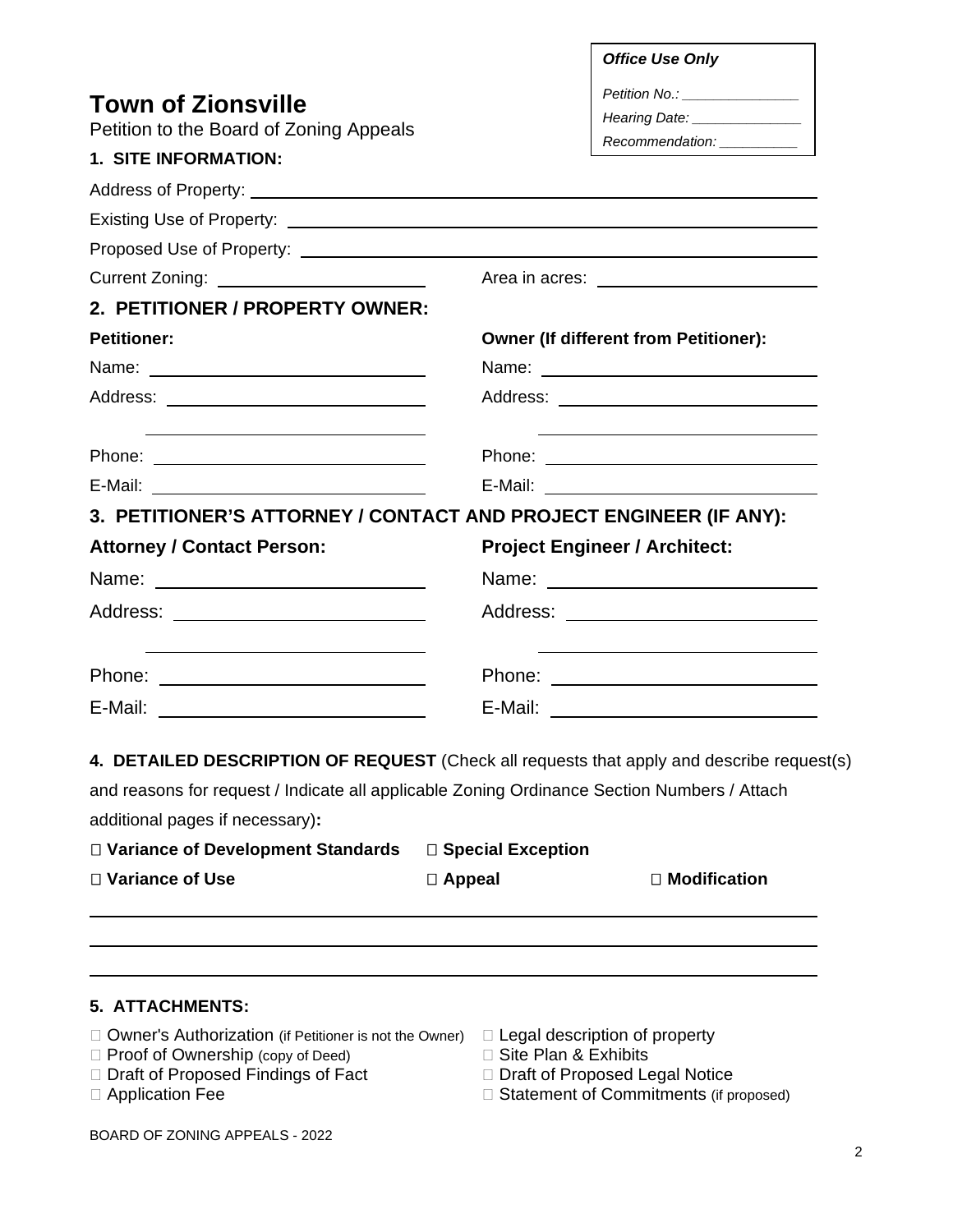The undersigned, having been duly sworn on oath states the above information is true and correct as (s)he is informed and believes.

| <b>Signature of Owner or</b><br><b>Attorney for Owner:</b>                                                                                                                                                                     |                         |         |                              |
|--------------------------------------------------------------------------------------------------------------------------------------------------------------------------------------------------------------------------------|-------------------------|---------|------------------------------|
|                                                                                                                                                                                                                                |                         |         |                              |
|                                                                                                                                                                                                                                |                         |         |                              |
|                                                                                                                                                                                                                                |                         |         |                              |
|                                                                                                                                                                                                                                |                         |         |                              |
| Subscribed and sworn to before me this day of discussion of the state of the state of the state of the state of the state of the state of the state of the state of the state of the state of the state of the state of the st |                         |         | 20                           |
|                                                                                                                                                                                                                                | Notary Public Signature |         | <b>Notary Public Printed</b> |
|                                                                                                                                                                                                                                |                         |         |                              |
|                                                                                                                                                                                                                                |                         | County. |                              |
| My Commission No.: 2008 - 2010 12:00 12:00 12:00 12:00 12:00 12:00 12:00 12:00 12:00 12:00 12:00 12:00 12:00 1                                                                                                                 |                         |         |                              |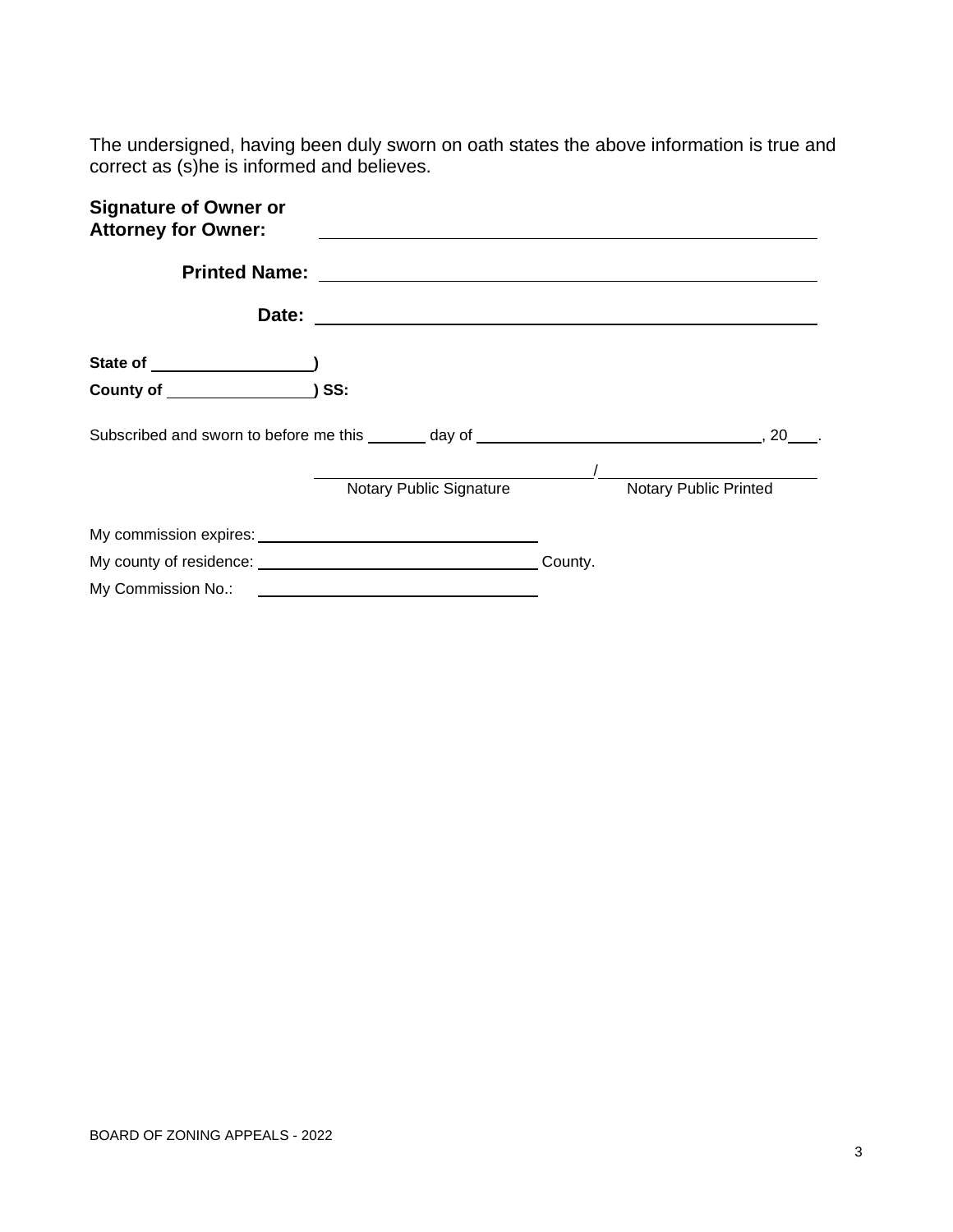# **PETITION TO BOARD OF ZONING APPEALS**

#### **FILING PROCEDURES AND REQUIREMENTS:**

- 1. A complete Petition to the Board of Zoning Appeals must be submitted by **3:00 p.m.** a minimum of 30 days prior to the initial hearing before the Board of Zoning Appeals. Refer to "Board of Zoning Appeals Dates and Deadlines" to identify specific filing deadline.
- 2. **Only complete Petitions will be placed on the agenda for the next Board of Zoning Appeals meeting.** If a Petition is incomplete 30 days prior to the initial hearing before the Board of Zoning Appeals, the Petition will not be docketed until the Petitioner submits a complete Petition.
- 3. **Two (2) hard copies and an electronic copy,** in the form of a forwardable link, of the following information must be submitted for Staff review:
	- □ Notarized Application/Petition Form
	- $\Box$  Legal description of property:
		- Metes and bounds description (must include a perimeter survey, drawn to scale)

 $-$  or  $-$ 

- Recorded subdivision legal description (must include lot number, section number, subdivision name, either the plat book number of the recorded instrument number and a copy of the plat map)
- $\Box$  Proof of Ownership (copy of Deed)
- $\Box$  Owner's Authorization (if Petitioner is not the Owner)
- $\Box$  Site Plan & Exhibits
- □ Proposed Findings of Fact (one for each Variance request)
- $\Box$  Draft of proposed Legal Notice
- $\Box$  Statement of Commitments (if proposed)
- Application Fee: \$\_\_\_\_\_\_\_\_ (Make checks payable to the *Town of Zionsville*)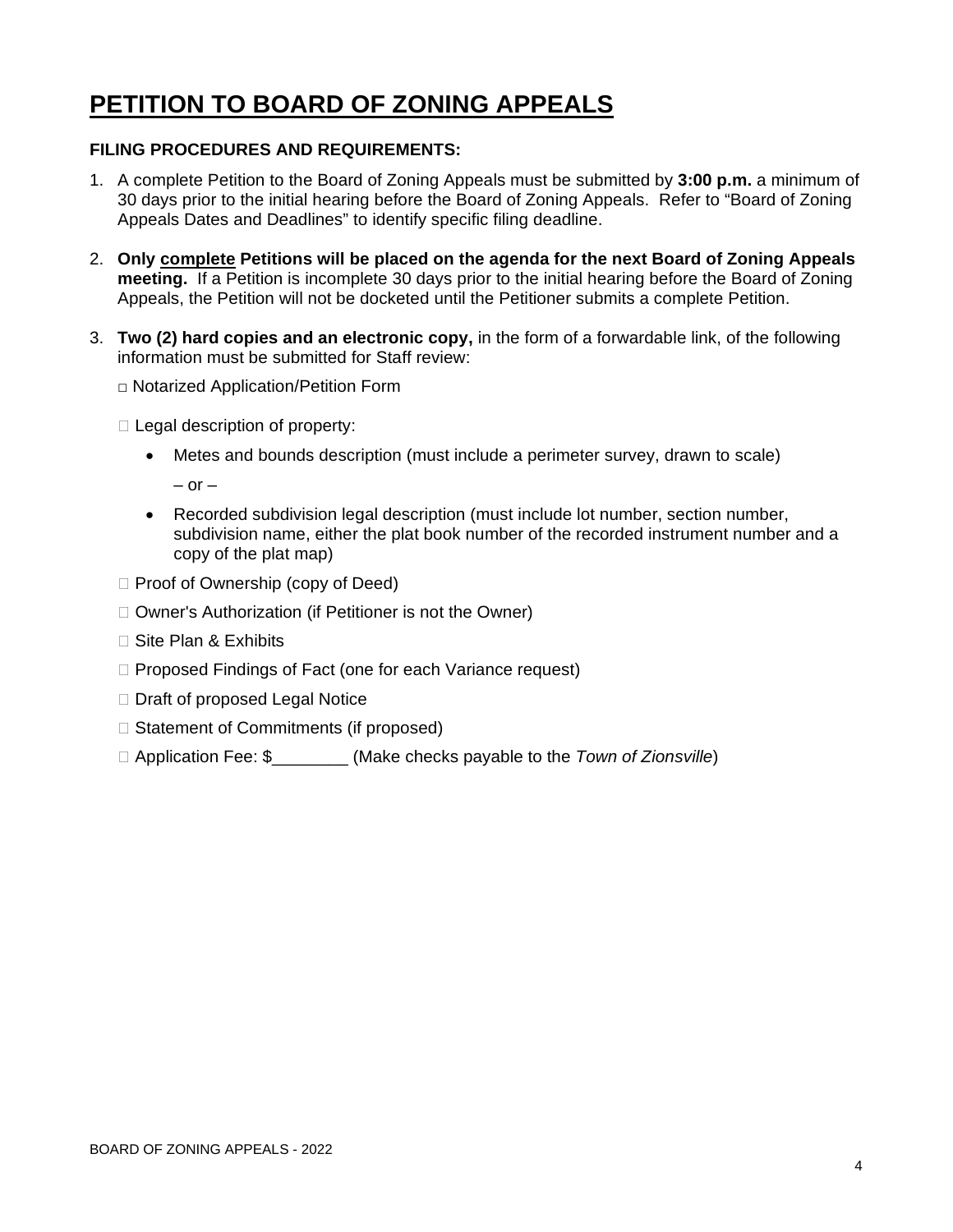#### **PUBLIC HEARING NOTIFICATION: LEGAL NOTICE**

Notice of Public Hearing before the Board of Zoning Appeals is to be completed as set forth in the Zoning Ordinance and Rules of Procedure for the Board of Zoning Appeals. The procedures relating to notification of public hearings that are contained in this Packet are provided for convenience purposes only.

- 1. Approval of Notice: The Petitioner shall submit a proposed Notice of Public Hearing with its Petition for review and approval by the Secretary of the Board of Zoning Appeals.
- 2. Notice by Publication: Petitioner shall submit the approved Notice of Public Hearing in a newspaper of general circulation to be published at least 10 days prior to the Public Hearing. **The Petitioner shall bear the cost of publishing the Legal Notice.** The Petitioner is responsible for contacting the local newspaper to identify the filing and publication deadlines for the Legal Notice.
- 3. Notice by Mailing: The Petitioner is to mail the approved Notice of Public Hearing to all Interested Parties at least ten (10) days prior to the Public Hearing (does not include the date of the hearing). Interested Parties are generally all property owners of adjacent parcels (including across a street and/or diagonally from the subject site) to a depth of one (1) ownership surrounding the perimeter of the subject site. Any property owner within the subject site identified in the Petition who is not included as a Petitioner shall also be mailed the Legal Notice. Please review the Rules of Procedure of the Board of Zoning Appeals to ensure proper notification is given. The names and mailing addresses of Interested Parties should be obtained from the Boone County Auditor's Office.

The Zoning Ordinance and Rules of Procedure for the Board of Zoning Appeals state this mailing is to be via Certified Mail with return receipt requested. The Board of Zoning Appeals is allowing First Class mailing as an option to Certified Mail. At the public hearing, the presiding officer will confirm which method of mailing was used. If First Class mailing, a Waiver of the Rules of Procedure for this method will be requested and granted.

- 4. Notice by Sign Posting: A Notice sign, in a form approved by the *Secretary*, shall be posted in a conspicuous place on the subject property, outside of any public right-ofway, by the *Petitioner* at least ten (10) days prior to the date of the public hearing.
- 5. Affidavit of Notice: At least three (3) days prior to the Public Hearing, an Affidavit of Notice of Public Hearing must be completed and submitted to the Secretary of the Board of Zoning Appeals. Copies of all "Receipt for Certified Mail" (white slips) shall be filed with the Affidavit of Notice of Public Hearing. The originals of the "Domestic Return Receipts" (green cards) shall be filed with the Secretary upon the later of the public hearing or receipt by the Petitioner. If First Class mailing has been utilized, copies of the envelopes should be provided with the Affidavit of Notice.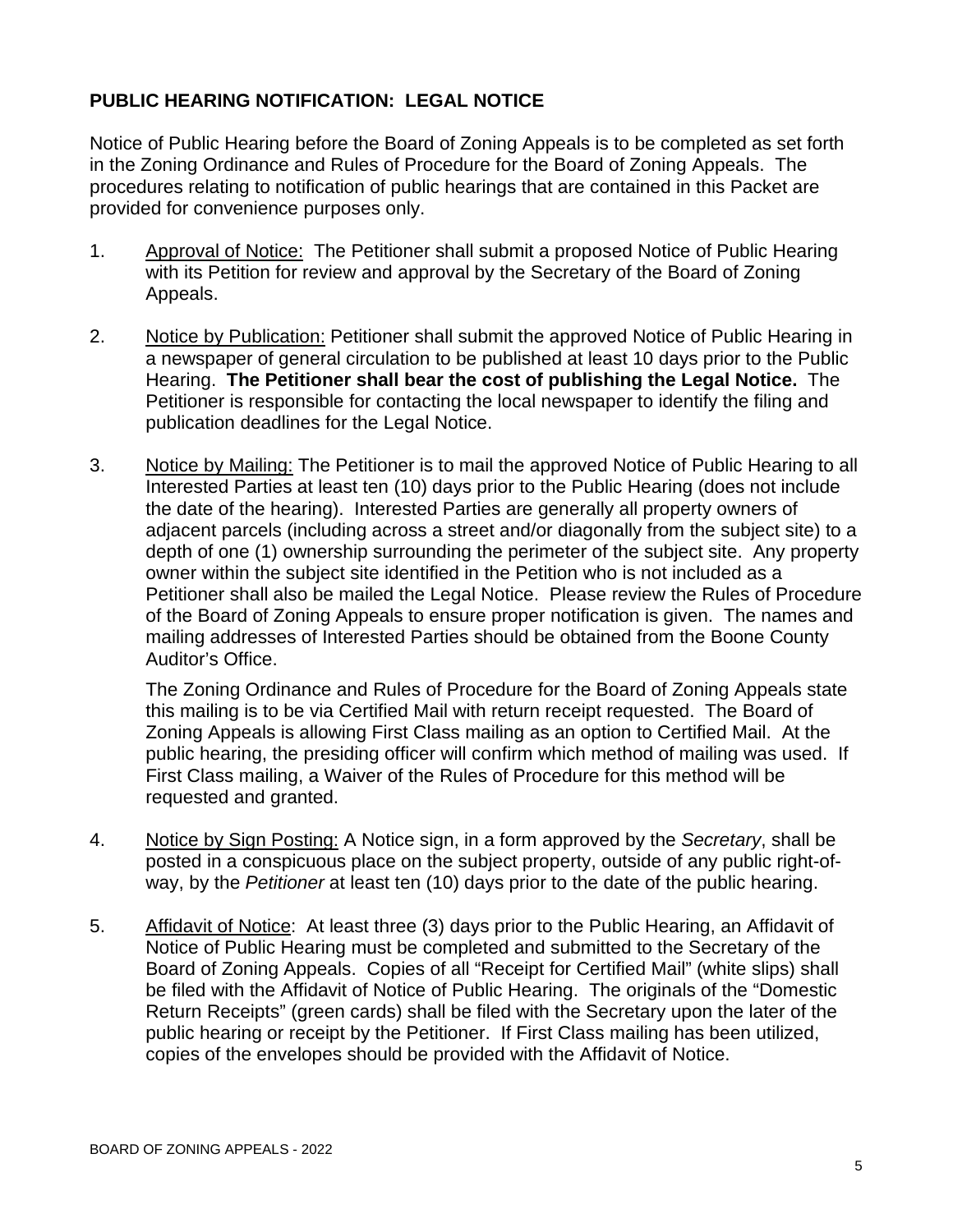#### **BOARD OF ZONING APPEALS: PETITION REVIEW PROCEDURES**

- 1. Prior to acceptance, the Petition will be reviewed for completeness.
- 2. Once complete, the Petition will be docketed for the next Board of Zoning Appeals meeting. The Petitioner shall be responsible for delivering the Legal Notice (after it has been approved) to a newspaper of circulation for publication and sending the Legal Notice to all Interested Parties by certified mail, return receipt requested, at least ten (10) days prior to the date of the public hearing. The Petitioner must post a Notice sign (provided by the Community and Economic Development Department) on-site of the petition in a conspicuous location at least ten (10) days prior to the date of the public hearing.
- 3. After review of the resubmitted materials and drawings, a Staff Report will be generated. The Staff Report shall be made available to the Petitioner and all remonstrators of record, if any. The Staff Report, Petition, and all supporting materials will be provided to the Board of Zoning Appeals members.
- 4. At least three (3) days prior to the Public Hearing, an Affidavit of Notice of Public Hearing must be completed and submitted to the Secretary of the Board of Zoning Appeals. Copies of all "Receipt for Certified Mail" (white slips) shall be filed with the Affidavit of Notice of Public Hearing. The originals of the "Domestic Return Receipts" (green cards) shall be filed with the Secretary upon the later of the public hearing or receipt by the Petitioner. If First Class mailing has been utilized, copies of the envelopes should be provided with the Affidavit of Notice.
- 5. The Board of Zoning Appeals typically meets the first Wednesday of every month at 6:30 p.m. in the Zionsville Town Hall located at 1100 West Oak Street, Zionsville, Indiana. If the first Wednesday is a holiday, or if it is impossible to conduct the meeting at that time or place, the regular monthly meeting shall be scheduled for the first Thursday following the first Wednesday of the month.
- 6. The Petitioner or remonstrators may request continuation of the Public Hearing at or one week prior to the Board of Zoning Appeals meeting.
- 7. The Petitioner, Petitioner's attorney, or someone authorized by the Petitioner must be present at the Public Hearing to make a presentation of the Petition to the Board of Zoning Appeals.
- 8. The Board of Zoning Appeals at the Public Hearing may approve, deny or continue the Public Hearing on the Petition.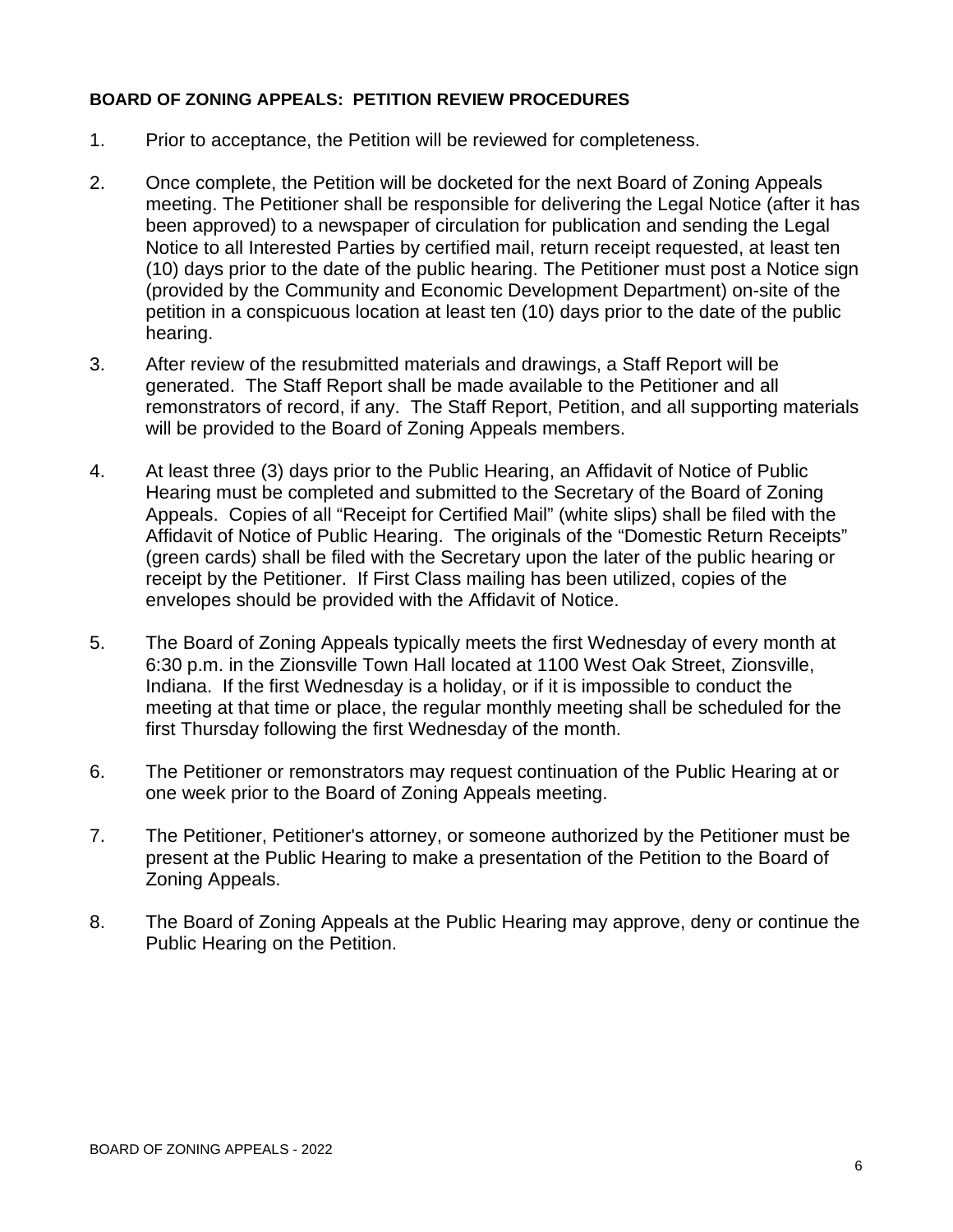# **OWNER'S AUTHORIZATION**

The undersigned, ,

being the owner or an authorized representative of the owner of the property commonly known as

,

hereby authorize(s) example and the state of the state of the state of the state of the state of the state of the state of the state of the state of the state of the state of the state of the state of the state of the stat

to file a Petition for a (Zone Map Change / Development Plan Approval / Variance /

Special Exception / Subdivision Plat Approval / Other) for the aforementioned property.

| (Printed Company name)                                                               |     | (Owner signature) |                                                  |
|--------------------------------------------------------------------------------------|-----|-------------------|--------------------------------------------------|
| By:<br>(Authorized Representative Signature) - or - (Printed Owner name)             |     |                   |                                                  |
| (Printed name)                                                                       |     |                   | $(2nd$ Owner signature – if applicable)          |
| (Title)                                                                              |     |                   | (Printed 2 <sup>nd</sup> Owner name)             |
|                                                                                      |     |                   |                                                  |
|                                                                                      | SS: |                   |                                                  |
| Subscribed and sworn to before me this _________ day of ________________________, 20 |     |                   |                                                  |
|                                                                                      |     |                   | Notary Public Signature // Notary Public Printed |
|                                                                                      |     |                   |                                                  |
|                                                                                      |     |                   |                                                  |
|                                                                                      |     |                   |                                                  |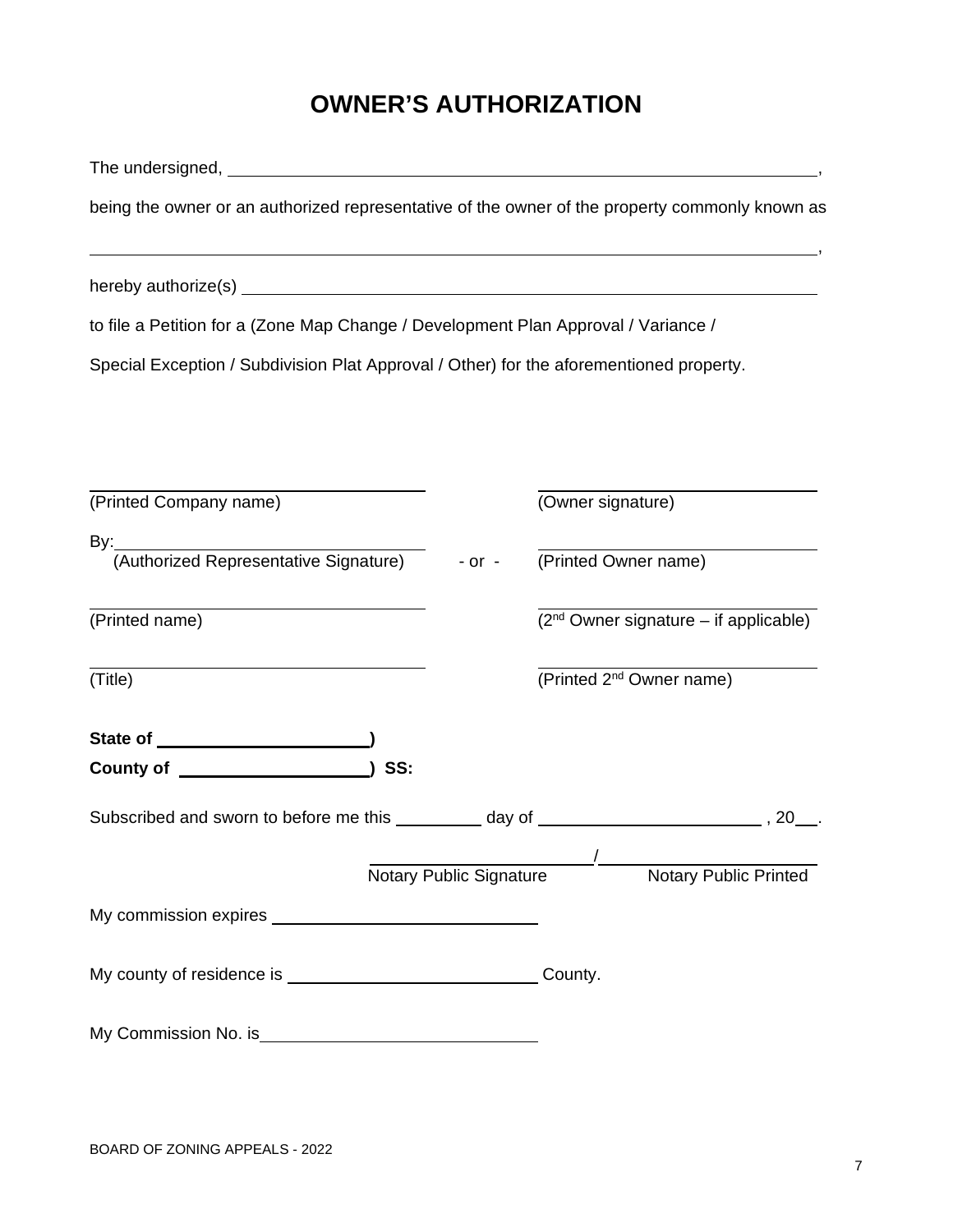#### **NOTICE OF PUBLIC HEARING BY THE TOWN OF ZIONSVILLE BOARD OF ZONING APPEALS**

| Notice is hereby given of a Public Hearing to be held by the Town of Zionsville Board of Zoning                |                                         |
|----------------------------------------------------------------------------------------------------------------|-----------------------------------------|
| Appeals on Wednesday, and a state of the state of the state of the state of the state of the state of the stat | $, 20$ , at 6:30 p.m. in the Zionsville |
| Town Hall, 1100 West Oak Street, Zionsville, Indiana 46077 to consider the following Petition:                 |                                         |

| requests <b>Board of Zoning Appeals Approval</b> for a (mark all that apply): |                     |                     |
|-------------------------------------------------------------------------------|---------------------|---------------------|
| □ Variance of Development Standards                                           | □ Special Exception |                     |
| □ Variance of Use                                                             | $\Box$ Appeal       | $\Box$ Modification |
| to provide for or permit:                                                     |                     |                     |
|                                                                               |                     |                     |
|                                                                               |                     |                     |
|                                                                               |                     |                     |
|                                                                               |                     |                     |

The property involved is commonly known as: and is legally described as:

#### (**INSERT OR ATTACH LEGAL DESCRIPTION OF PROPERTY)**

A copy of the Petition for Board of Zoning Appeal Approval, and all plans pertaining thereto are on file and may be examined prior to the Public Hearing from 8:00 a.m. to 4:00 p.m. Monday through Friday, except for Holidays, in the Planning & Economic Development Department in the Zionsville Town Hall, 1100 West Oak Street, Zionsville, Indiana, 46077. Written comments in support of or in opposition of the Petition that are filed with the Secretary of the Town of Zionsville Board of Zoning Appeals prior to the Public Hearing will be considered. The Public Hearing is open to the public. Oral comments to this Petition will be heard at the Public Hearing. The Public Hearing may be continued from time to time as may be found necessary.

Further, and as allowed by the laws of the State of Indiana, members of the public will be afforded the opportunity to attend the Board of Zoning Appeals Public Meetings via a form(s) of electronic communication IF indicated in the Agenda (as amended from time to time) associated with the Board of Zoning Appeals Meeting.

Upon request, the Town of Zionsville will provide auxiliary aids and services. Please provide advance notification to the Technology Department, [assistance@zionsville-in.gov](mailto:assistance@zionsville-in.gov) or 317-873-1577, to ensure the proper accommodations are made prior to the meeting.

| Chairman:  | <b>Steve Mundy</b> |
|------------|--------------------|
| Secretary: | Wayne DeLong       |
| Publish:   |                    |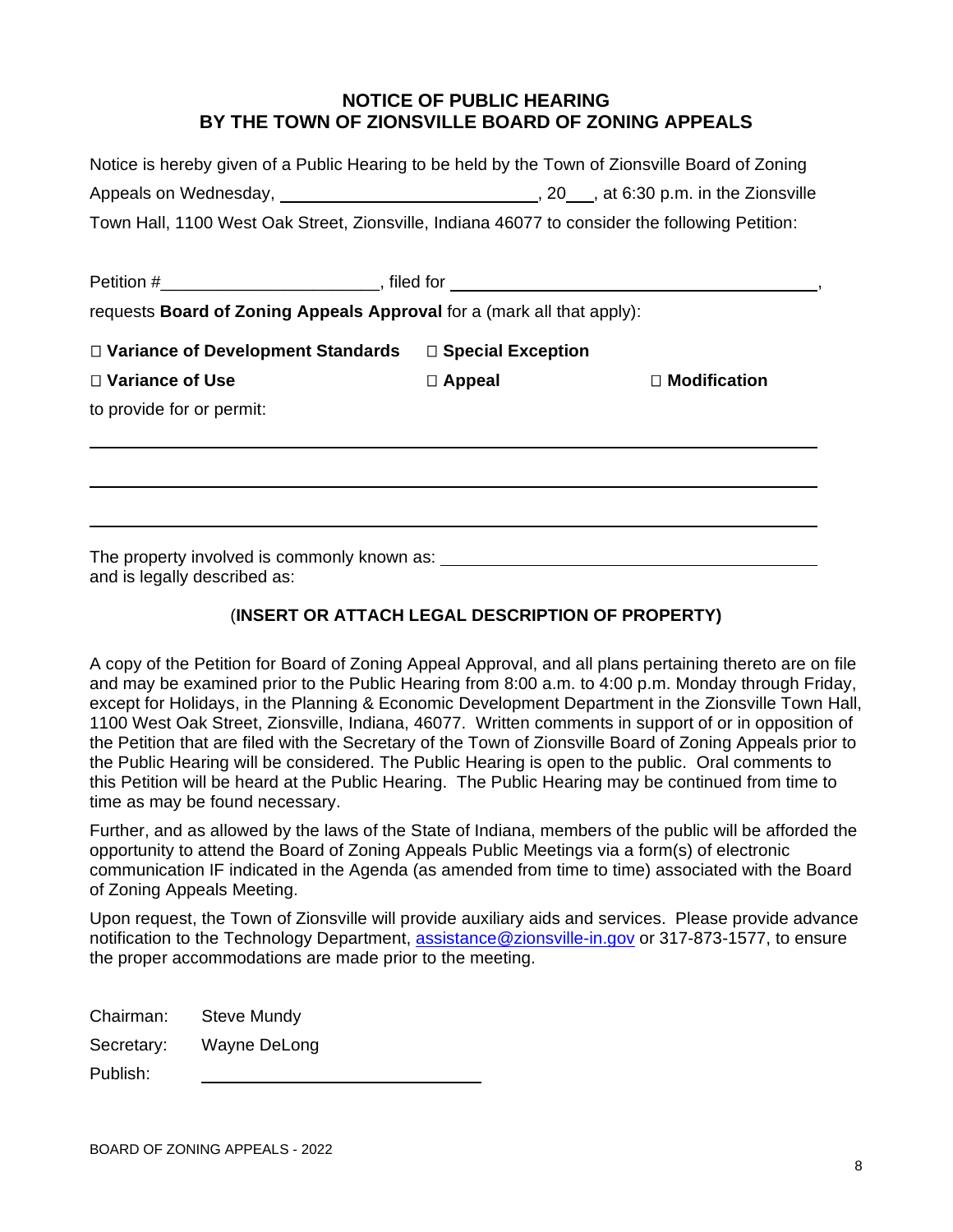# **AFFIDAVIT OF NOTICE OF PUBLIC HEARING OF THE TOWN OF ZIONSVILLE BOARD OF ZONING APPEALS**

| SS:                                                                     |                                                                                                                                                                                                           |
|-------------------------------------------------------------------------|-----------------------------------------------------------------------------------------------------------------------------------------------------------------------------------------------------------|
|                                                                         |                                                                                                                                                                                                           |
|                                                                         |                                                                                                                                                                                                           |
|                                                                         | INTERESTED PARTIES OF THE PUBLIC HEARING TO BE HELD BY THE TOWN OF ZIONSVILLE                                                                                                                             |
| BOARD OF ZONING APPEALS, to consider:                                   |                                                                                                                                                                                                           |
|                                                                         |                                                                                                                                                                                                           |
|                                                                         |                                                                                                                                                                                                           |
|                                                                         | was sent to the last known address of each of the following entities at the following addresses:                                                                                                          |
| <b>OWNERS</b>                                                           | <b>ADDRESS</b>                                                                                                                                                                                            |
|                                                                         | See attached List of Adjoiners                                                                                                                                                                            |
| And that said Legal Notices were sent by (select one of the following): |                                                                                                                                                                                                           |
| $\Box$ First Class Mail or $\Box$ Certified Mail                        |                                                                                                                                                                                                           |
| white slips attached);                                                  | to the date of the Public Hearing (Copies of "First Class Mail" envelopes or original Certified Mail                                                                                                      |
| (10) days prior to the date of the Public Hearing;                      | And that a Legal Notice sign was posted in a conspicuous place on the property described in the<br>Petition on or before the ________ day of _________________________________, 20___, being at least ten |
| prior to the date of Public Hearing (Proof of Publication attached).    | And that said Legal Notice was published in a newspaper of general circulation at least ten (10) days                                                                                                     |
|                                                                         | <b>Affiant Signature</b>                                                                                                                                                                                  |
|                                                                         | <b>Affiant Printed Name</b>                                                                                                                                                                               |
| SS:                                                                     |                                                                                                                                                                                                           |
|                                                                         | Subscribed and sworn to before me this __________ day of _______________________, 20____.                                                                                                                 |
| Notary Public Signature                                                 | Notary Public Printed                                                                                                                                                                                     |
| My Commission No: 1990 My Commission No:                                | My Commission Expires:<br>My Commission Expires:                                                                                                                                                          |
| My County of Residence is ____________________________County            |                                                                                                                                                                                                           |
| BOARD OF ZONING APPEALS - 2022                                          |                                                                                                                                                                                                           |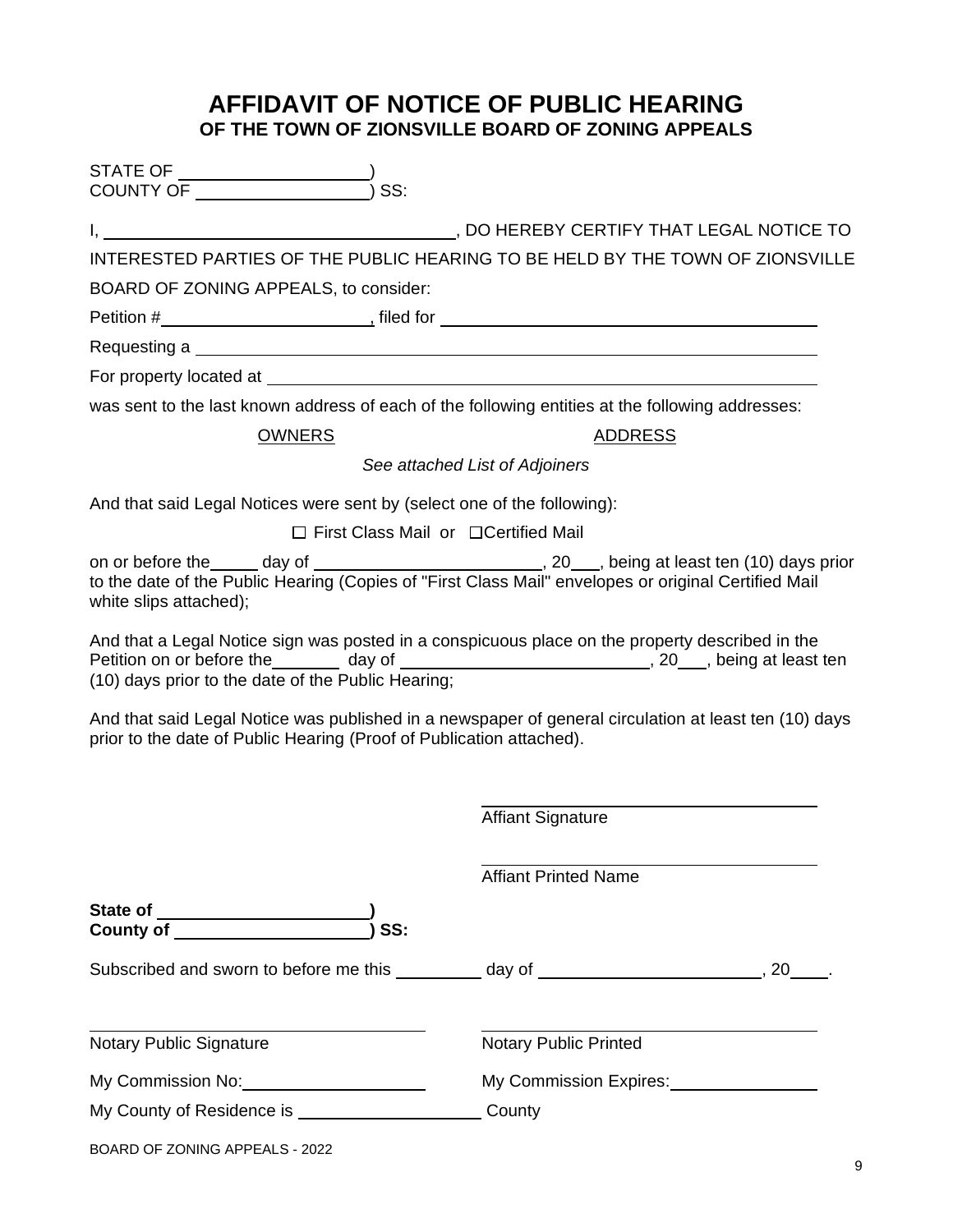**Petition No.: \_\_\_\_\_\_\_\_\_\_\_\_\_\_\_\_\_\_\_\_\_**

# **TOWN OF ZIONSVILLE BOARD OF ZONING APPEALS BOONE COUNTY, INDIANA**

#### **PETITION FOR: VARIANCE OF USE**

#### **FINDINGS OF FACT**

- 1. The grant **(will / will not)** be injurious to the public health, safety, morals, and general welfare of the community because:
- 2. The use or value of the area adjacent to the property included in the variance **(will / will not)** be affected in a substantially adverse manner because:
- 3. The need for the variance arises from some condition peculiar to the property involved and the condition **(is / is not)** due to the general conditions of the neighborhood because:
- 4. The strict application of the terms of the zoning ordinance **(does / does not)** constitute an unusual and unnecessary hardship if applied to the property for which the variance is sought because:
- 5. The grant **(does / does not)** interfere substantially with the Comprehensive Plan because:

### **DECISION**

It is therefore the decision of this body that this VARIANCE OF USE petition is APPROVED / DENIED.

Adopted this \_\_\_\_\_\_\_\_\_ day of \_\_\_\_\_\_\_\_\_\_\_\_\_\_\_\_\_\_\_\_\_\_\_\_\_\_\_, 20\_\_\_\_\_.

 $\overline{\phantom{a}}$ 

 $\overline{a}$ 

 $\overline{a}$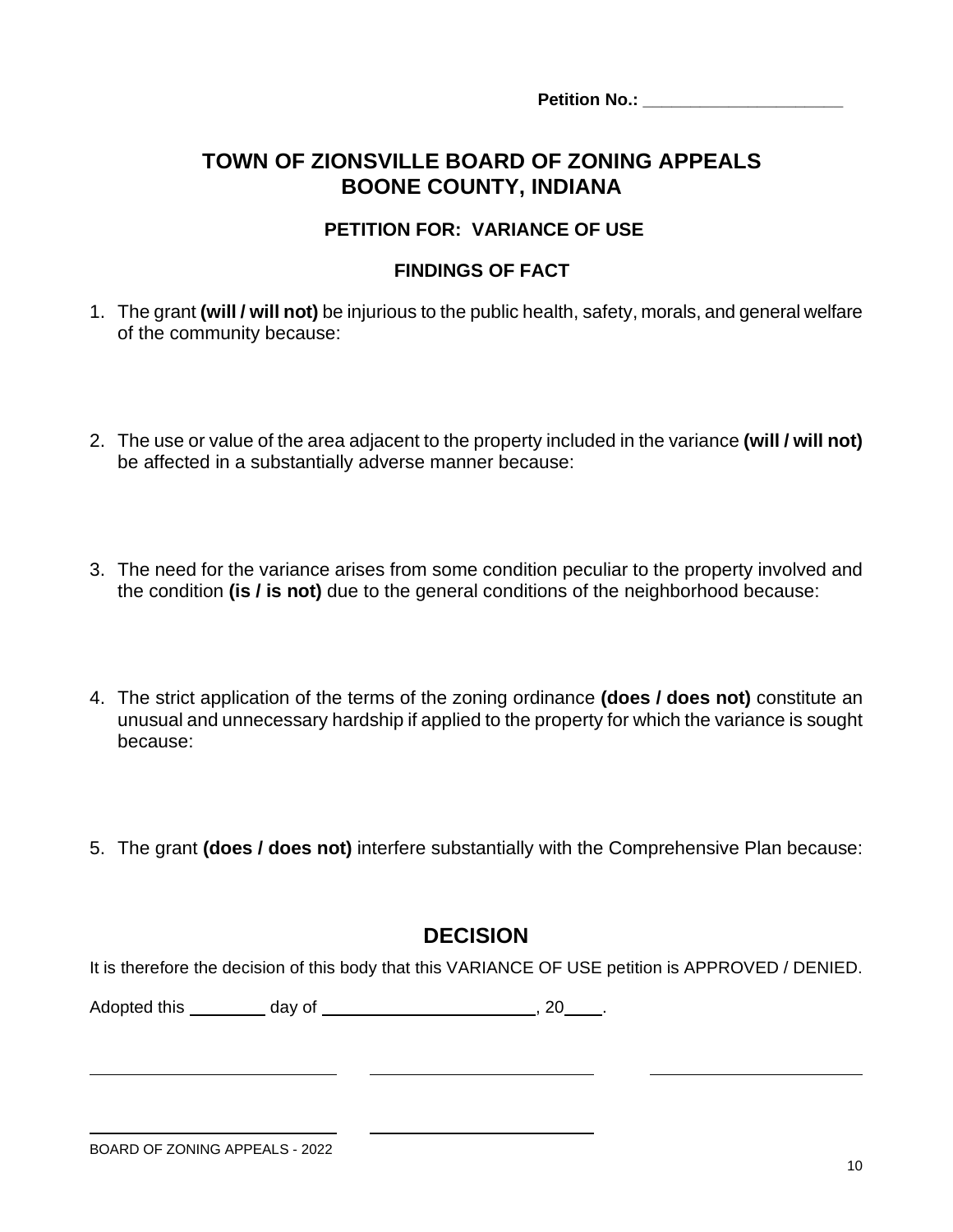**Petition No.: \_\_\_\_\_\_\_\_\_\_\_\_\_\_\_\_\_\_\_\_\_**

## **TOWN OF ZIONSVILLE BOARD OF ZONING APPEALS BOONE COUNTY, INDIANA**

#### **PETITION FOR: VARIANCE OF DEVELOPMENT STANDARDS**

#### **FINDINGS OF FACT**

- 1. The grant **(will / will not)** be injurious to the public health, safety, morals, and general welfare of the community because:
- 2. The use or value of the area adjacent to the property included in the variance **(will / will not)** be affected in a substantially adverse manner because:
- 3. Strict application of the terms of the zoning ordinance **(will / will not)** result in unnecessary hardships in the use of the property because:

# **DECISION**

It is therefore the decision of this body that this VARIANCE OF DEVELOPMENT STANDARDS petition is APPROVED / DENIED.

Adopted this day of , 20 ...

<u> 1980 - Johann Barnett, fransk konge og det forske forskellige og det forskellige og det forskellige og det f</u>

 $\overline{a}$ 

 $\overline{a}$